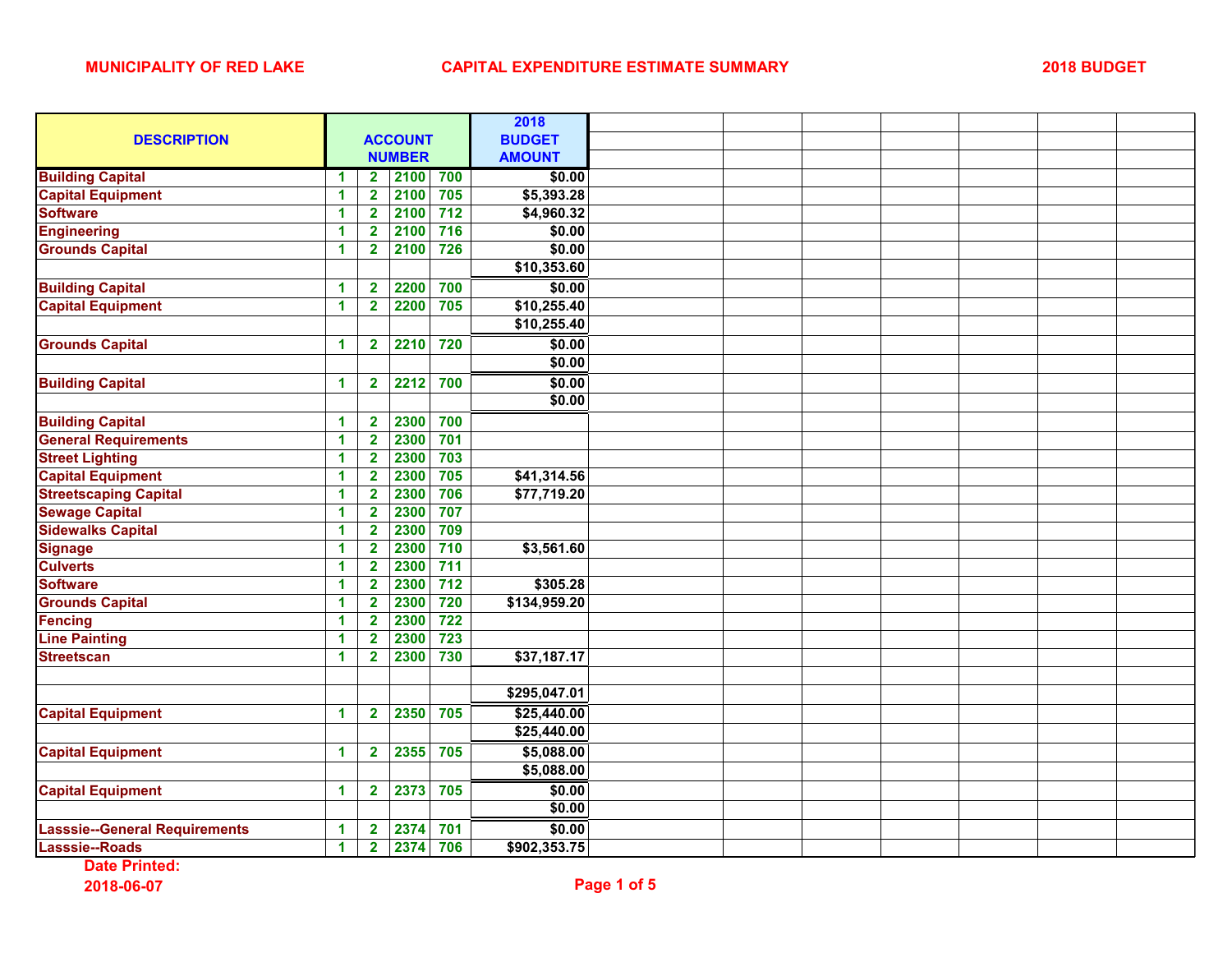|                             |                      |                                 |                  | 2018           |  |  |  |  |
|-----------------------------|----------------------|---------------------------------|------------------|----------------|--|--|--|--|
| <b>DESCRIPTION</b>          | <b>ACCOUNT</b>       |                                 |                  | <b>BUDGET</b>  |  |  |  |  |
|                             |                      | <b>NUMBER</b>                   |                  | <b>AMOUNT</b>  |  |  |  |  |
| <b>Lassie--Sewer</b>        | 1                    | 2374<br>2 <sup>7</sup>          | 707              | \$442,261.17   |  |  |  |  |
| Lassie--Water               | 1                    | 2374<br>$\overline{\mathbf{2}}$ | 708              | \$507,132.15   |  |  |  |  |
| Lassie--Sidewalks           | 1                    | $\overline{\mathbf{2}}$<br>2374 | 709              | \$362,326.66   |  |  |  |  |
| Lassie--Signage             | $\blacktriangleleft$ | $\overline{\mathbf{2}}$<br>2374 | 710              | \$0.00         |  |  |  |  |
| Lassie--Storm Sewers        | 1                    | $\overline{\mathbf{2}}$<br>2374 | $711$            | \$101,828.18   |  |  |  |  |
| <b>Lassie-Curbs</b>         | 1                    | $\overline{\mathbf{2}}$<br>2374 | 713              | \$500,417.01   |  |  |  |  |
| Lassie--Engineering         | 1                    | $\overline{\mathbf{2}}$<br>2374 | 716              | \$0.00         |  |  |  |  |
|                             |                      |                                 |                  | \$2,816,318.92 |  |  |  |  |
| <b>General Requirements</b> | 1                    | $\overline{\mathbf{2}}$<br>2379 | 701              | \$0.00         |  |  |  |  |
| <b>Sidewalks</b>            | 1                    | 2379<br>$\overline{\mathbf{2}}$ | 709              | \$101,760.00   |  |  |  |  |
| <b>Engineering</b>          | 1                    | $\overline{\mathbf{2}}$<br>2379 | 716              | \$0.00         |  |  |  |  |
| <b>Hydrants</b>             | 1                    | 2379<br>$\overline{\mathbf{2}}$ | $725$            | \$0.00         |  |  |  |  |
|                             |                      |                                 |                  | \$101,760.00   |  |  |  |  |
| <b>Roads</b>                | 1                    | $\overline{\mathbf{2}}$<br>2380 | 706              | \$96,373.84    |  |  |  |  |
| <b>Sidewalks</b>            | $\blacktriangleleft$ | $\overline{2}$<br>2380          | 709              | \$113,716.80   |  |  |  |  |
| <b>Storm Sewers</b>         | $\blacktriangleleft$ | 2380<br>$\overline{\mathbf{2}}$ | 711              | \$65,126.40    |  |  |  |  |
|                             |                      |                                 |                  | \$275,217.04   |  |  |  |  |
| <b>Building Capital</b>     | 1                    | 2400<br>$\overline{\mathbf{2}}$ | 700              | \$25,440.00    |  |  |  |  |
| <b>Capital Equipment</b>    | $\mathbf{1}$         | $\overline{\mathbf{2}}$<br>2400 | 705              | \$264,198.41   |  |  |  |  |
| <b>Roads</b>                | 1                    | $\overline{\mathbf{2}}$<br>2400 | 706              | \$0.00         |  |  |  |  |
| <b>Grounds Capital</b>      | 1                    | $\overline{\mathbf{2}}$<br>2400 | 720              | \$0.00         |  |  |  |  |
| <b>Studies and Reports</b>  | 1                    | 2400<br>$\overline{2}$          | 730              | \$55,668.67    |  |  |  |  |
|                             |                      |                                 |                  | \$345,307.08   |  |  |  |  |
| <b>Grounds Capital</b>      | 1                    | 2402<br>$\mathbf{2}$            | 720              | \$0.00         |  |  |  |  |
|                             |                      |                                 |                  | \$0.00         |  |  |  |  |
| <b>Building Capital</b>     | 1                    | $\overline{\mathbf{2}}$<br>2405 | 700              | \$83,555.14    |  |  |  |  |
| <b>Capital Equipment</b>    | 1                    | $\mathbf{2}$<br>2405            | 705              | \$378,628.06   |  |  |  |  |
| <b>Software</b>             | 1                    | 2405<br>$\overline{\mathbf{2}}$ | $\overline{712}$ | \$4,396.03     |  |  |  |  |
| <b>Studies and Reports</b>  | 1                    | $\overline{\mathbf{2}}$<br>2405 | 730              |                |  |  |  |  |
|                             |                      |                                 |                  | \$466,579.23   |  |  |  |  |
| <b>Building Capital</b>     | 1                    | 2415<br>$\overline{\mathbf{2}}$ | 700              |                |  |  |  |  |
| <b>Capital Equipment</b>    | 1                    | $\overline{2}$<br>2415          | 705              |                |  |  |  |  |
| <b>Roads</b>                | $\blacktriangleleft$ | $\overline{\mathbf{2}}$<br>2415 | 706              |                |  |  |  |  |
| <b>Engineering</b>          | 1                    | $\overline{\mathbf{2}}$<br>2415 | $716$            |                |  |  |  |  |
| <b>Grounds Capital</b>      | $\mathbf{1}$         | $\overline{\mathbf{2}}$<br>2415 | 720              | \$634,616.06   |  |  |  |  |
|                             |                      |                                 |                  | \$634,616.06   |  |  |  |  |
| <b>Building Capital</b>     | 1                    | 2420<br>2 <sub>1</sub>          | 700              | \$0.00         |  |  |  |  |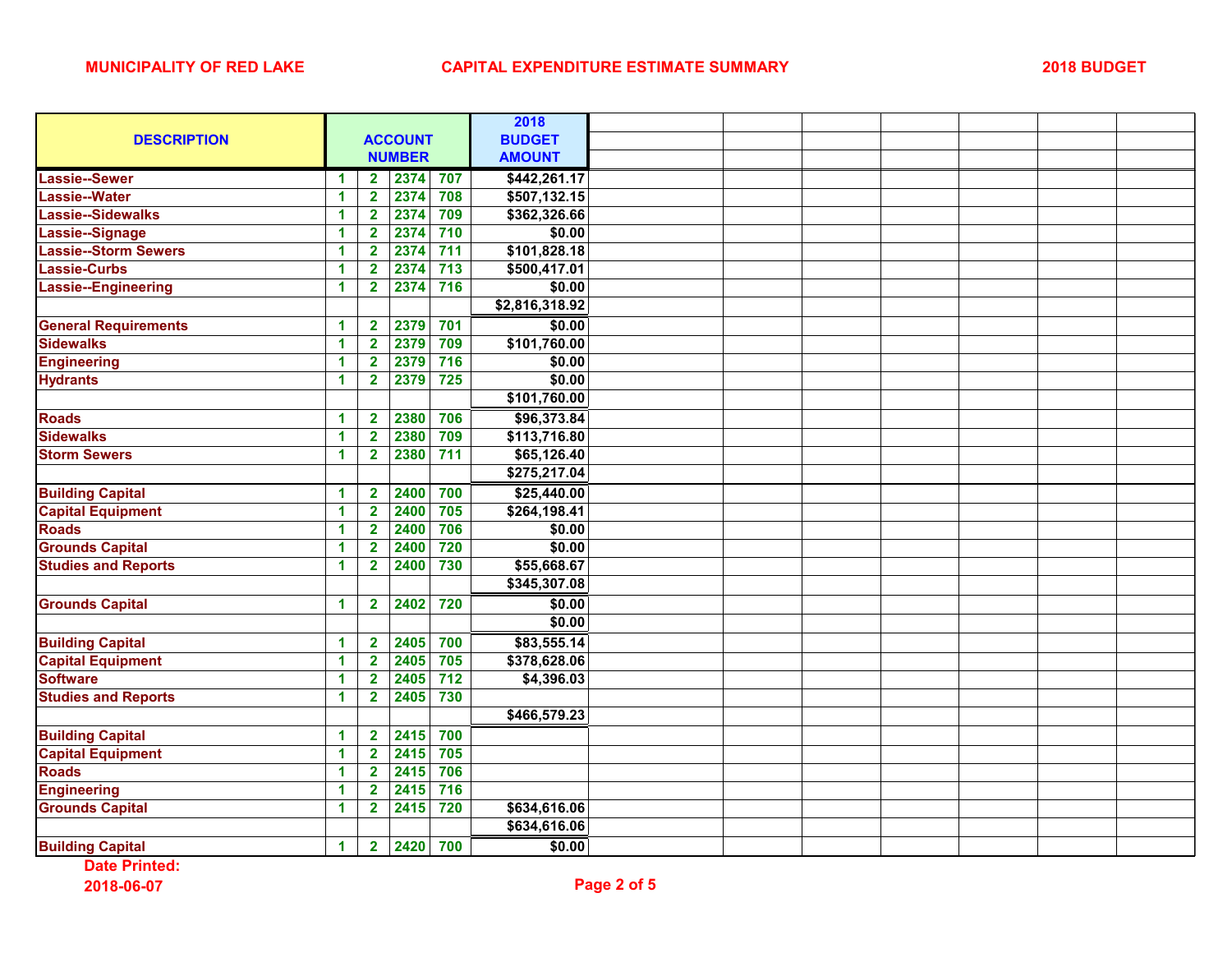|                          |                      |                         |               |       | 2018          |  |  |  |  |
|--------------------------|----------------------|-------------------------|---------------|-------|---------------|--|--|--|--|
| <b>DESCRIPTION</b>       | <b>ACCOUNT</b>       |                         |               |       | <b>BUDGET</b> |  |  |  |  |
|                          |                      |                         | <b>NUMBER</b> |       | <b>AMOUNT</b> |  |  |  |  |
| <b>Capital Equipment</b> | 1                    | $\mathbf{2}$            | 2420          | 705   | \$98,452.80   |  |  |  |  |
| <b>Roads</b>             | 1                    | $\overline{\mathbf{2}}$ | 2420          | 706   | \$0.00        |  |  |  |  |
| <b>Grounds Capital</b>   | $\blacktriangleleft$ | $\overline{2}$          | 2420          | 720   | \$15,264.00   |  |  |  |  |
|                          |                      |                         |               |       | \$113,716.80  |  |  |  |  |
| <b>Capital Equipment</b> | 1                    | $\overline{\mathbf{2}}$ | 2615          | 705   | \$864.96      |  |  |  |  |
| <b>Software</b>          | 1                    | $\overline{\mathbf{2}}$ | 2405          | $712$ | \$305.28      |  |  |  |  |
| <b>Grounds Capital</b>   | $\blacktriangleleft$ | $\overline{\mathbf{2}}$ | 2615          | 720   |               |  |  |  |  |
| <b>Building Capital</b>  | 1                    | $\overline{\mathbf{2}}$ | 2640          | 700   | \$0.00        |  |  |  |  |
|                          |                      |                         |               |       | \$1,170.24    |  |  |  |  |
| <b>Building Capital</b>  | 1                    | $\mathbf{2}$            | 2700          | 700   | \$0.00        |  |  |  |  |
| <b>Capital Equipment</b> | $\blacktriangleleft$ | $\overline{\mathbf{2}}$ | 2700          | 705   | \$0.00        |  |  |  |  |
| <b>Engineering</b>       | 1                    | $\mathbf{2}$            | 2700          | 716   | \$0.00        |  |  |  |  |
| <b>Grounds Capital</b>   | $\mathbf{1}$         | $\overline{\mathbf{2}}$ | 2700          | 720   | \$0.00        |  |  |  |  |
| <b>Parking Lot</b>       | $\blacktriangleleft$ | $\overline{2}$          | 2700          | $721$ | \$0.00        |  |  |  |  |
|                          |                      |                         |               |       | \$0.00        |  |  |  |  |
| <b>Building Capital</b>  | $\mathbf{1}$         | $\overline{\mathbf{2}}$ | 2750          | 700   | \$0.00        |  |  |  |  |
| <b>Capital Equipment</b> | $\mathbf{1}$         | $\overline{2}$          | 2750          | 705   | \$0.00        |  |  |  |  |
| <b>Signs</b>             | $\mathbf{1}$         | $\overline{2}$          | 2750          | 710   | \$0.00        |  |  |  |  |
|                          |                      |                         |               |       | \$0.00        |  |  |  |  |
| <b>Building Capital</b>  | 1                    | $\mathbf{2}$            | 2751          | 700   | \$0.00        |  |  |  |  |
| <b>Capital Equipment</b> | $\blacktriangleleft$ | $\overline{\mathbf{2}}$ | 2751          | 705   | \$31,628.14   |  |  |  |  |
| <b>Signage</b>           | 1                    | $\mathbf{2}$            | 2751          | 710   | \$0.00        |  |  |  |  |
| <b>Grounds Capital</b>   | 1                    | $\overline{\mathbf{2}}$ | 2751          | 720   | \$0.00        |  |  |  |  |
| <b>Fencing</b>           | $\mathbf 1$          | $\overline{\mathbf{2}}$ | 2751          | 722   | \$0.00        |  |  |  |  |
|                          |                      |                         |               |       | \$31,628.14   |  |  |  |  |
| <b>Engineering</b>       | 1                    | $\overline{\mathbf{2}}$ | 2753          | 716   | \$0.00        |  |  |  |  |
|                          |                      |                         |               |       | \$0.00        |  |  |  |  |
| <b>Building Capital</b>  | 1                    | $\mathbf{2}$            | 2754          | 700   | \$0.00        |  |  |  |  |
| <b>Sidewalks</b>         | 1                    | $\overline{2}$          | 2754          | 709   | \$0.00        |  |  |  |  |
| <b>Energy Audit</b>      | 1                    | $\overline{\mathbf{2}}$ | 2754          | 715   | \$0.00        |  |  |  |  |
|                          |                      |                         |               |       | \$0.00        |  |  |  |  |
| <b>Fencing</b>           | $\mathbf{1}$         | $\mathbf{2}$            | 2755          | 722   | \$0.00        |  |  |  |  |
|                          |                      |                         |               |       | \$0.00        |  |  |  |  |
| <b>Capital Equipment</b> | 1                    | $\mathbf{2}$            | 2756          | 705   | \$0.00        |  |  |  |  |
| <b>Sidewalks</b>         | 1                    | $\overline{2}$          | 2756          | 709   | \$17,299.20   |  |  |  |  |
|                          |                      |                         |               |       | \$17,299.20   |  |  |  |  |
| <b>Building Capital</b>  | 1                    | $\overline{\mathbf{2}}$ | 2757          | 700   | \$802,716.46  |  |  |  |  |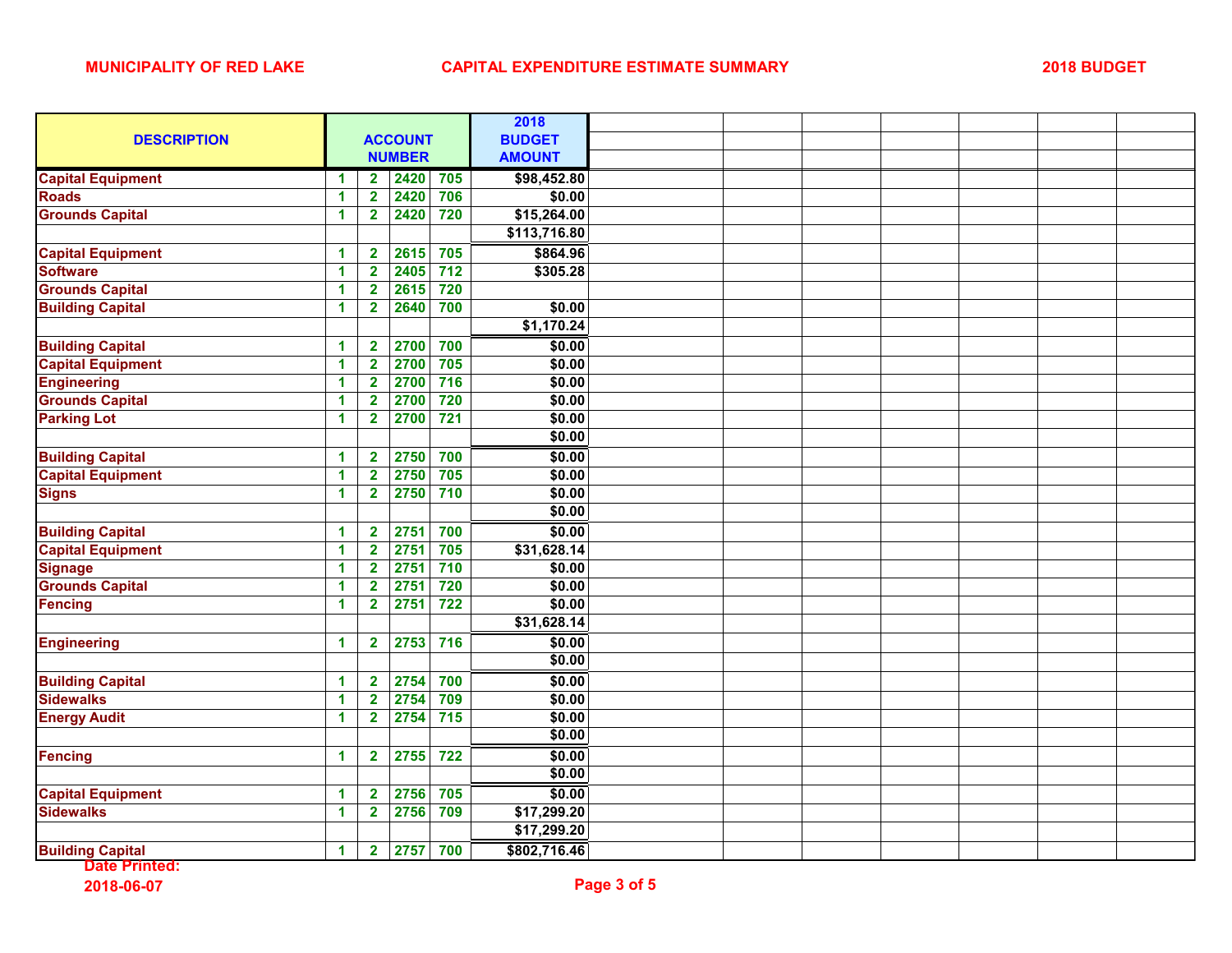| <b>DESCRIPTION</b>          | <b>ACCOUNT</b>       |                         |      |       | 2018           |  |  |  |  |
|-----------------------------|----------------------|-------------------------|------|-------|----------------|--|--|--|--|
|                             |                      |                         |      |       | <b>BUDGET</b>  |  |  |  |  |
|                             |                      | <b>NUMBER</b>           |      |       | <b>AMOUNT</b>  |  |  |  |  |
| <b>Capital Equipment</b>    | 1                    | $\overline{\mathbf{2}}$ | 2757 | 705   | \$0.00         |  |  |  |  |
| <b>Roads</b>                | 1                    | $\overline{\mathbf{2}}$ | 2757 | 706   | \$97,689.60    |  |  |  |  |
| <b>Sidewalks</b>            | $\mathbf{1}$         | $\overline{2}$          | 2757 | 709   | \$0.00         |  |  |  |  |
| <b>Storm Sewers</b>         | 1                    | $\overline{2}$          | 2757 | $711$ | \$71,232.00    |  |  |  |  |
| <b>Grounds Capital</b>      | 1                    | $\overline{\mathbf{2}}$ | 2757 | 720   | \$40,485.22    |  |  |  |  |
|                             |                      |                         |      |       | \$1,012,123.28 |  |  |  |  |
| <b>Studies and Reports</b>  | $\blacktriangleleft$ | $\mathbf{2}$            | 2784 | 730   | \$330,720.00   |  |  |  |  |
|                             |                      |                         |      |       | \$330,720.00   |  |  |  |  |
| <b>Building Capital</b>     | $\mathbf{1}$         | $\mathbf{2}$            | 2785 | 700   | \$0.00         |  |  |  |  |
|                             |                      |                         |      |       | \$0.00         |  |  |  |  |
| <b>Capital Equipment</b>    | 1                    | $\overline{\mathbf{2}}$ | 2786 | 705   | \$0.00         |  |  |  |  |
| <b>Grounds Capital</b>      | 1                    | $\overline{\mathbf{2}}$ | 2786 | 720   | \$10,176.00    |  |  |  |  |
|                             |                      |                         |      |       | \$10,176.00    |  |  |  |  |
| <b>Building Capital</b>     | 1                    | $\mathbf{2}$            | 2787 | 700   | \$0.00         |  |  |  |  |
| <b>Grounds Capital</b>      | $\blacktriangleleft$ | $\overline{2}$          | 2787 | 720   | \$0.00         |  |  |  |  |
|                             |                      |                         |      |       | \$0.00         |  |  |  |  |
| <b>Building Capital</b>     | 1                    | $\overline{\mathbf{2}}$ | 2788 | 700   | \$0.00         |  |  |  |  |
| <b>Capital Equipment</b>    | $\blacktriangleleft$ | $\overline{2}$          | 2788 | 705   | \$0.00         |  |  |  |  |
|                             |                      |                         |      |       | \$0.00         |  |  |  |  |
| <b>Building Capital</b>     | 1                    | $\overline{\mathbf{2}}$ | 2789 | 700   | \$0.00         |  |  |  |  |
| <b>Capital Equipment</b>    | 1                    | $\overline{\mathbf{2}}$ | 2789 | 705   | \$0.00         |  |  |  |  |
| <b>Energy Audit</b>         | 1                    | $\overline{\mathbf{2}}$ | 2789 | 715   | \$0.00         |  |  |  |  |
|                             |                      |                         |      |       | \$0.00         |  |  |  |  |
| <b>Building Capital</b>     | 1                    | $\mathbf{2}$            | 2790 | 700   | \$35,821.56    |  |  |  |  |
| <b>Capital Equipment</b>    | 1                    | $\overline{\mathbf{2}}$ | 2790 | 705   | \$0.00         |  |  |  |  |
| <b>Energy Audit</b>         | $\mathbf{1}$         | $\overline{\mathbf{2}}$ | 2790 | 715   | \$0.00         |  |  |  |  |
|                             |                      |                         |      |       | \$35,821.56    |  |  |  |  |
| <b>Building Capital</b>     | 1                    | $\overline{\mathbf{2}}$ | 2791 | 700   | \$0.00         |  |  |  |  |
| <b>General Requirements</b> | 1                    | $\mathbf{2}$            | 2791 | 701   | \$0.00         |  |  |  |  |
| <b>Capital Equipment</b>    | $\mathbf{1}$         | $\overline{2}$          | 2791 | 705   | \$0.00         |  |  |  |  |
| <b>Engineering</b>          | 1                    | $\overline{\mathbf{2}}$ | 2791 | 715   | \$0.00         |  |  |  |  |
| <b>Property Development</b> | $\blacktriangleleft$ | $\overline{\mathbf{2}}$ | 2791 | 716   | \$0.00         |  |  |  |  |
| <b>Grounds Capital</b>      | $\mathbf{1}$         | $\overline{\mathbf{2}}$ | 2791 | 720   | \$0.00         |  |  |  |  |
|                             |                      |                         |      |       | \$0.00         |  |  |  |  |
| <b>Building Capital</b>     | 1                    | $\mathbf{2}$            | 2800 | 700   | \$23,038.59    |  |  |  |  |
|                             |                      |                         |      |       | \$23,038.59    |  |  |  |  |
| <b>Building Capital</b>     | $\mathbf{1}$         | $\mathbf{2}$            | 2850 | 700   | \$0.00         |  |  |  |  |